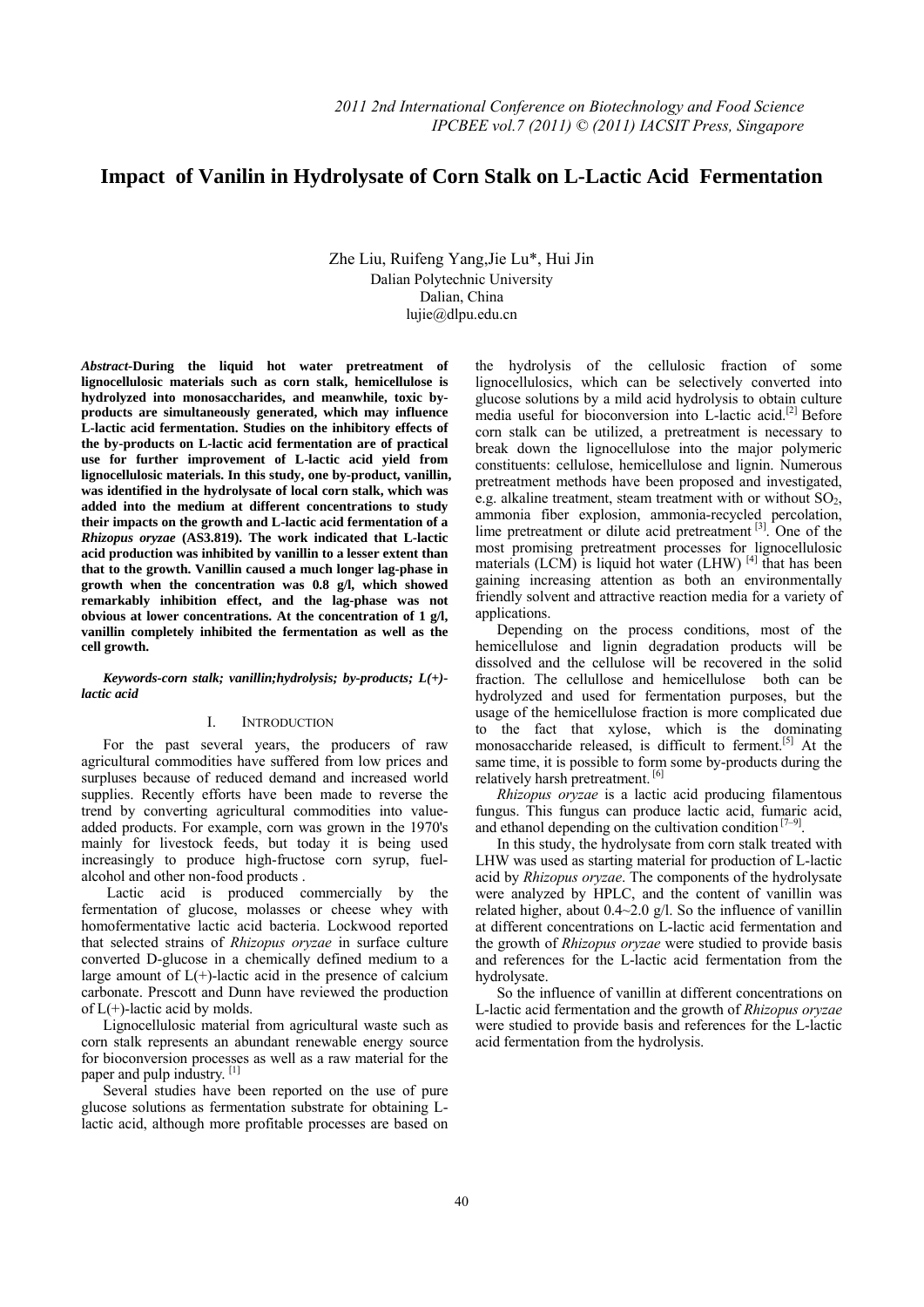#### II. EXPERIMENTAL

## *A. Microorganism*

*Rhizopus oryzae* (AS3.819), purchased from Institute of Microbiology (Beijing, China). The Rhizopus *oryzae* was maintained on PDA solid medium as described in L-lactic acid production by pellet-form *Rhizopus oryzae* in a stirred tank fermentor<sup>[10]</sup> supplemented with 20 g/l glucose.

# *B. Fermentation media*

The strain was grown on Erlenmeyer flasks containing 100 ml of the complete media. (glucose 80 g/l,  $(NH_4)$ )<sub>2</sub>SO<sub>4</sub> 2 g/l, KH<sub>2</sub>PO<sub>4</sub> 0.3 g/l, ZnSO<sub>4</sub> • 7H<sub>2</sub>O 0.05 g/l, MgSO<sub>4</sub> 0.3 g/l,  $CaCO<sub>3</sub> 45 g/l$ , sterilized separately, natural pH.)

## *C. Substrates*

LHW was prepared as previously described [8]. In all experiments, the hydrolysate was supplemented with all other components of the fermentation media except for the primary carbon source.

LHW was carried out by addition of water to the whole corn stalk powder (40-60 mesh) and applying 190℃ for 20min in a closed container. After cooling to room temperature, the pH was adjusted to 6.5 by addition of 10 M NaOH.

To investigate the impact of single factor on the  $L(+)$ lactic acid fermentation, the simulation medium was made, by adding the inhibitor at different concentration to the fermentation medium.

#### *D. L-Lactic acid fermentation*

Hydrolyzates selected to ferment were neutralized with  $CaCO<sub>3</sub>$  to a final pH of 6.5. Five milliliters of inoculums were added to 100 ml of culture media to carry out the fermentations assays. Experiments were performed as batch fermentations under aerobic conditions with 50 ml liquid medium in 250 ml flask, using 10% (v/v) inoculums. Added the vanillin of different concentrations to the cultivation medium, *Rhizopus oryzae* was inoculated at their optimum temperature 34 ℃ for 72 h.

All cultivations were carried out as triplicate experiments and all variations were less that 10%.

## *E. Analytical techniques*

Samples taken during fermentation were centrifuged using an IEC Micromax centrifuge at 20,000 rpm for 10 min to remove solids. Sugars and L-lactic acid were detected on a SBA-40D Bio-sensing Analyzer (Biology Institute of Shandong Academy of Sciences)

The biomass is determined by the bacteria dry quality method <sup>[9]</sup>. The residue gained from the fermentation liquid was washed by 0.01 M diluted hydrochloric acid, removed the overweight  $CaCO<sub>3</sub>$ , washed with distilled water until the pH is neutral, then it was measured by oven-drying to constant weight at 80℃.

#### III. RESULTS AND DISCUSSION

## *A. Effect of vanillin on glucose consumption*

During the process of L-lactic acid fermentation, the enzyme inverted as well as *Rhizopus oryzae* growthing. It produced energy and other nutrients for itself using.

Figure 1(a) showed the influence of fermentation time on the glucose concentration during the fermentation process of different vanillin concentrations. Figure 1(b) showed the vanillin concentration on the glucose concentration at different time. It can be seen from the Figure 1(a) that the influences of vanillin were not consistent at different phase of fermentation. Before 24h, at the beginning of fermentation, the glucose consumption was slow. Between 24 to 72 h, the glucose content sharply reduced with time, until it was consumed completely. Besides that, the addition of vanillin raised the rate of glucose consumption before 24 h. At the later stage, the glucose consumption was faster when the vanillin concentration was lower than 0.8 g/l. But when the vanillin concentration was higher than  $0.\overline{8}$  g/l, the glucose consumption gradually slowed down as the vanillin concentration increasing. When the concentration of vanillin is low, the glucose can relatively be consumed completely. At vanillin concentration of 0.8 g/l, the inhibitory action is quite obvious. It can be seen from the figure 1(b) that the vanillin may lead to better consumption of glucose at the same time when its concentration was lower than 0.8g/l.

It can be found that, after 72 h, when the concentration of vanillin was 0, 0.2 and 0.5 g/l, the glucose can be consumed completely. And when it was 0.8 g/l and 1g/l, there were not evident change on the concentrations of glucose.

In the process, the consumption of glucose was mainly conducted by *Rhizopus oryzae*. *Rhizopus oryzae* need some time to adapt the environments of culture medium. During the period, it presented some special characteristic, such as slow growth and inactive reproductive capacity. Once *Rhizopus oryzae* was accommodated to circumstances, it breeds quickly, consuming a mount of glucose for itself assimilation. For the adding of vanillin, the cell growth and multiplication were inhibited. So *Rhizopus oryzae* inoculated in the culture medium took longer time to adapt new circumstance, and the glucose consumption is little. High vanillin concentration result in the low survival rates of *Rhizopus oryzae*, which is adverse to the glucose degradation.

## *B. Effect of vanillin on L-lactic acid production*

The production of L-lactic acid by *Rhizopus oryzae* at the different vanillin concentrations was shown in Figure 2. After 72 h of fermentation, the concentration of L-lactic acid was relatively dependent on the initial vanillin concentration, with a decrease form 45 g/l to 14 g/l.

Figure 2 showed that the impacts of fermentation time on the L-lactic acid production during the fermentation process of different vanillin concentrations were different. In the fermentation liquid without vanillin, the L-lactic acid content increasing rapidly after 24 h, and basically reached the maximum at 60 h, which is 45.2 g/l. When 0.2 g/l vanillin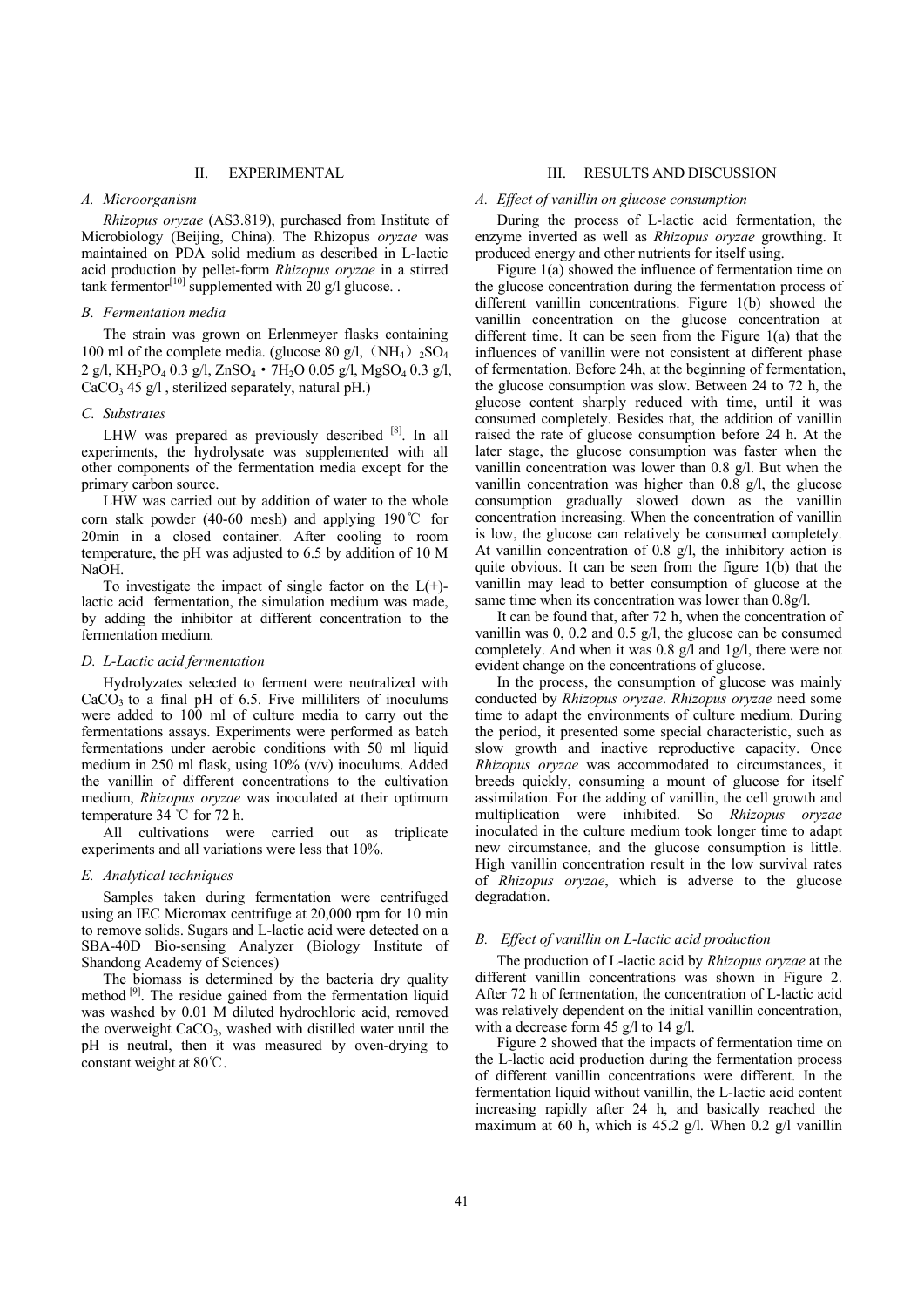was presented in the culture medium, the L-lactic acid content increasing rapidly after 36 h, and basically reached the maximum at 48 h, which is 29 g/l. When 0.5 g/l vanillin was presented, the L-lactic acid content increasing rapidly after 24 h, and basically reached the maximum at 48h, which is 31 g/l. When 3 g/l vanillin was presented, the L-lactic acid content increasing rapidly after 60 h, and basically reached the maximum at 72 h, which is 13.8 g/l. However, when vanillin is 0.8 g/l and 1g/l, the L-lactic acid content were about 14 g/l and no obvious change during the 72 h.



Figure1. Effect of vanillin on glucose consumption



Figure 2 Effect of vanillin on L-lactic acid concentration

The existence of vanillin can inhibit the process of Llactic acid production. It can both reduce the yield of Llactic acid and extend the start time of the L-lactic acid generation; the more concentration of vanillin, the lower generation of L-lactic acid and conversion rate of glucose.

#### *C. Effect of vanillin on cell growth*

The biomass gained in the process of *Rhizopus oryzae* growthing. It was related to the production of L-lactic acid.

Figure 3(a) showed the biomass changed with the time, and Figure 3(b) showed the biomass changed with the concentration of vanillin.

As shown in Figure 3, the cell growth rates were gradually reduced with the increasing of vanillin concentration, which have great influence on the biomass. In the broth without vanillin, the biomass rapidly increased after 24 h, became slowly at 48 h, and reached 4.8 g/l at 72h. 0.2 g/l vanillin made the lag phase of cell growth obviously extended to 48 h, and reached 3 g/l at 72 h. When the concentration of vanillin was 0.8 g/l, the biomass rapidly increased after 48 h and reached 3 g/l at 72 h.



## *D. Effect of vanillin on the fermentation of Rhizopus oryzae*

From table 1, it was observed that L-lactic acid yield decreased as the vanillin concentration increasing, but it did change a lot at different vanillin. And the glucose conversion rate rose when the vanillin concentration is 0.5 and 0.8g/l. Llactic acid yield of 42.5% and 18.75%, and complete substrate utilization were achieved with the vanillin concentration of 0.2 g/l. This suggests that the existence of vanillin can increased the consumption of glucose, but not for the production of L-lactic acid, so the reason of glucose consumption and the resultant of this reaction need a further study.